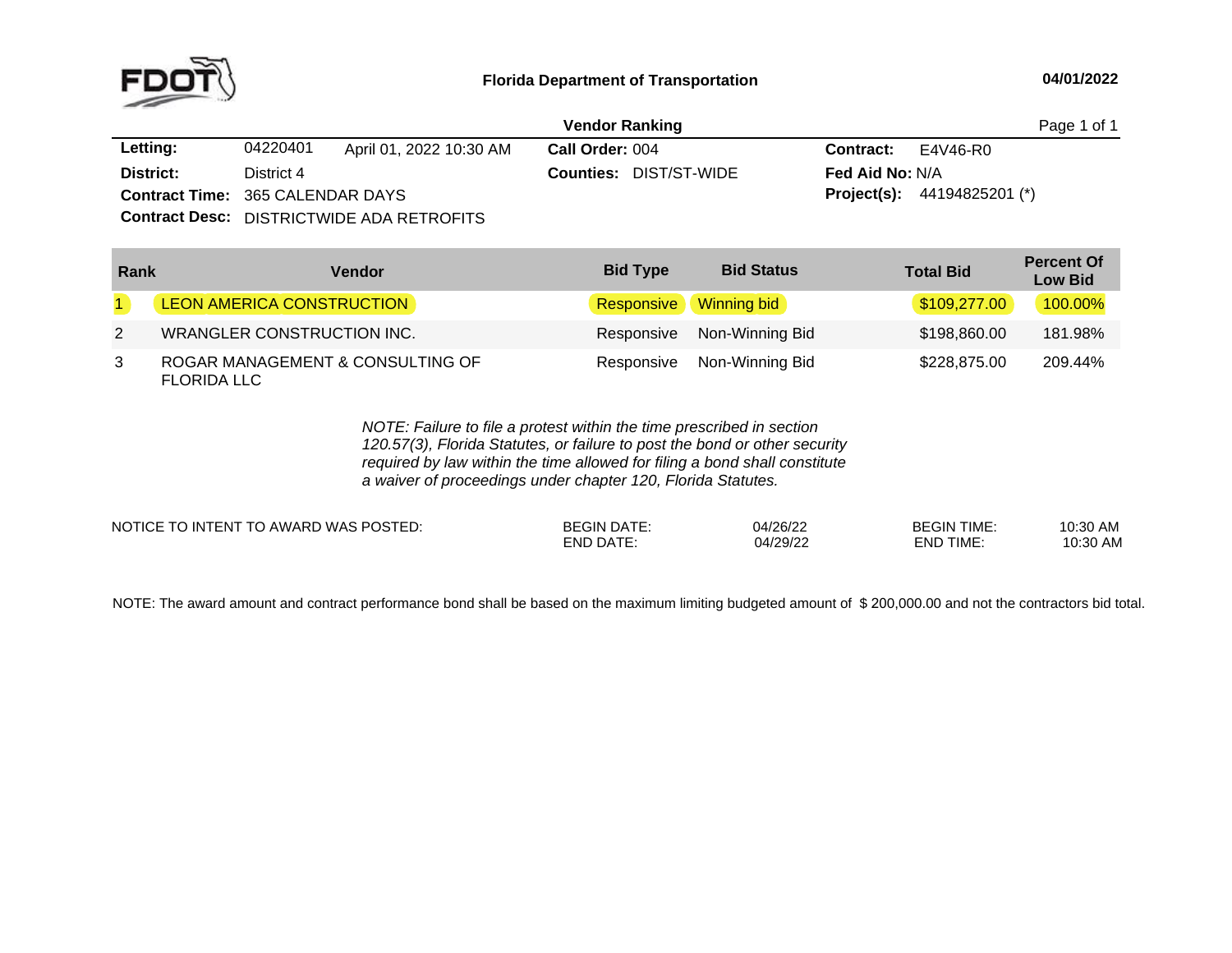

**of Bids** Page <sup>1</sup> of <sup>5</sup>

| <b>Letting:</b>                         | 04220401   | April 01, 2022 | Call Order: 004  |              | <b>Contract:</b> $E4V46-R0$ |                                      |
|-----------------------------------------|------------|----------------|------------------|--------------|-----------------------------|--------------------------------------|
| District:                               | District 4 |                | <b>Counties:</b> | DIST/ST-WIDE | <b>Fed Aid No: N/A</b>      |                                      |
| <b>Contract Time: 365 CALENDAR DAYS</b> |            |                |                  |              |                             | <b>Project(s):</b> $44194825201$ (*) |

DISTRICTWIDE ADA RETROFITS **Contract Descr:**

The work under this Contract consists of providing all labor, equipment, materials, and incidentals necessary to retrofit locations as necessary to meet ADA requirements. This includes the removal, installation and repair of concrete sidewalks and driveways and the installation of detectable warnings and crosswalks along the State Highway System.

MAXIMUM LIMITING: The award amount and the contract performance bond shall be based on the maximum limiting budget<br>amount of \$200,000,00 and not the Contractors bid total. There is no guarantee of minimum or maximum amount amount of \$200,000.00 and not the Contractors bid total. There is no guarantee of minimum or maximum amount to be<br>issued under this contrect issued under this contract.

•PERFORMANCE BOND: <sup>A</sup> Contract / Performance bond is required for this project.

• REQUIRED SUBMITTAL WITH BID: Concrete Pavement Repair Experience Form 850-070-02 must be submitted with the bid.

•GENERAL LIABILITY: The limits of coverage shall not be less than \$1,000,000 for each occurrence and not less than <sup>a</sup> \$5,000,000 annual general aggregate, inclusive of amounts provided by an umbrella or excess policy. The limits of coverage described herein shall apply fully to the work or operations performed under the Contract, and may not be shared with or diminished by claims unrelated to the contract. The policy/ies and coverage described herein may be subject to <sup>a</sup> deductible. Pay all deductibles as required by the policy. No policy/ies or coverage described herein may contain or be subject to <sup>a</sup> Retention or <sup>a</sup> Self-Insured Retention.

| Line No / Item ID<br><b>Item Description</b> |                 | <b>Alternate</b>                     | Quantity<br><b>Units</b>      | (1) LEON AMERICA<br><b>CONSTRUCTION</b> |                   | (2) WRANGLER<br><b>CONSTRUCTION INC.</b> |                   |                   | (3) ROGAR MANAGEMENT &<br><b>CONSULTING OF FLORIDA</b> |
|----------------------------------------------|-----------------|--------------------------------------|-------------------------------|-----------------------------------------|-------------------|------------------------------------------|-------------------|-------------------|--------------------------------------------------------|
|                                              |                 | () indicates item is bid as Lump Sum |                               | <b>Unit Price</b>                       | <b>Ext Amount</b> | <b>Unit Price</b>                        | <b>Ext Amount</b> | <b>Unit Price</b> | LLC<br><b>Ext Amount</b>                               |
|                                              | <b>SECTION:</b> | 0003                                 | Lighting                      |                                         |                   |                                          |                   |                   |                                                        |
| 0005                                         | 0635 2 11       |                                      | 10.000                        | 10.00000                                | 100.00            | 750.00000                                | 7.500.00          | 666,00000         | 6.660.00                                               |
| <b>COVER SIZE</b>                            |                 | PULL & SPLICE BOX, F&I, 13" x 24"    | EA                            |                                         |                   |                                          |                   |                   |                                                        |
|                                              |                 |                                      | 0003 Lighting Section Totals: |                                         | \$100.00          |                                          | \$7,500.00        |                   | \$6,660.00                                             |

|                          | <b>SECTION:</b><br>0010             |             | (ASPHALT REPAIR (MANUAL) (TN |      |              |           |              |           |
|--------------------------|-------------------------------------|-------------|------------------------------|------|--------------|-----------|--------------|-----------|
| 0010<br>BUTTON CONTRACT) | 011021<br>CLEARING & GRUBBING (PUSH | 2.000<br>АC | 1.00000                      | 2.00 | 10.100.00000 | 20.200.00 | 10.000.00000 | 20,000.00 |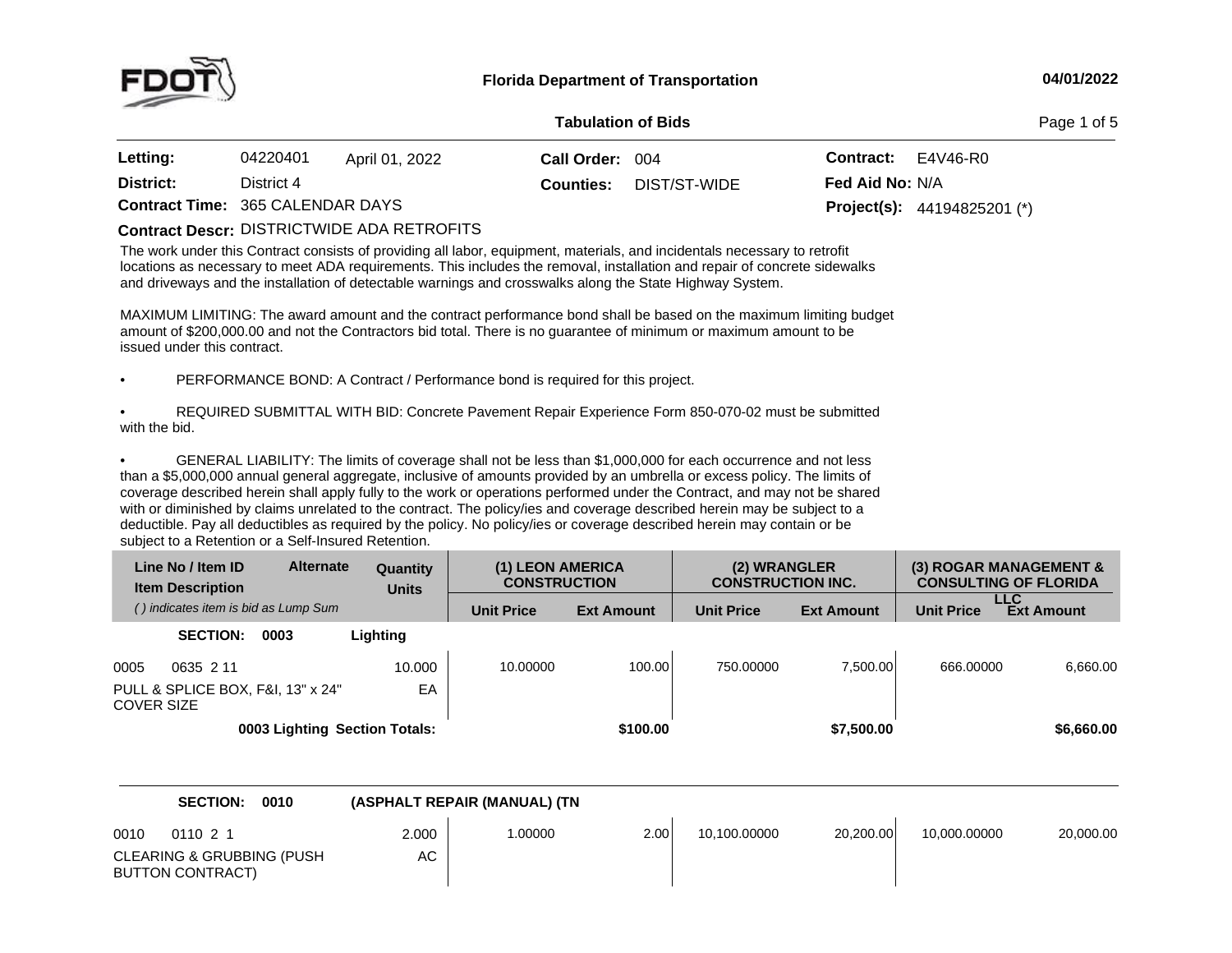

Page 2 of 5

| Letting:                  |                                                               | 04220401                             | April 01, 2022           |                                         | Call Order: 004   |                                          | <b>Contract:</b>  | E4V46-R0                                               |            |
|---------------------------|---------------------------------------------------------------|--------------------------------------|--------------------------|-----------------------------------------|-------------------|------------------------------------------|-------------------|--------------------------------------------------------|------------|
|                           | Line No / Item ID<br><b>Item Description</b>                  | <b>Alternate</b>                     | Quantity<br><b>Units</b> | (1) LEON AMERICA<br><b>CONSTRUCTION</b> |                   | (2) WRANGLER<br><b>CONSTRUCTION INC.</b> |                   | (3) ROGAR MANAGEMENT &<br><b>CONSULTING OF FLORIDA</b> |            |
|                           |                                                               | () indicates item is bid as Lump Sum |                          | <b>Unit Price</b>                       | <b>Ext Amount</b> | <b>Unit Price</b>                        | <b>Ext Amount</b> | <b>LLC</b><br><b>Unit Price</b>                        | Ext Amount |
|                           | <b>SECTION:</b>                                               | 0010                                 |                          | (ASPHALT REPAIR (MANUAL) (TN            |                   |                                          |                   |                                                        |            |
| 0015                      | 0110 4 10                                                     | REMOVAL OF EXISTING CONCRETE         | 600.000<br>SY            | 1.00000                                 | 600.00            | 14.00000                                 | 8,400.00          | 30.00000                                               | 18,000.00  |
| 0020<br><b>MEASURE</b>    | 0120 2 2                                                      | <b>BORROW EXCAVATION, TRUCK</b>      | 10.000<br><b>CY</b>      | 1.00000                                 | 10.00             | 50.00000                                 | 500.00            | 100.00000                                              | 1,000.00   |
| 0025<br><b>EMBANKMENT</b> | 0120 6                                                        |                                      | 10.000<br><b>CY</b>      | 1.00000                                 | 10.00             | 63.00000                                 | 630.00            | 100.00000                                              | 1,000.00   |
| 0030                      | 0121 70 2<br><b>CONTRACTS ONLY</b>                            | FLOWABLE FILL, MAINTENANCE           | 20.000<br><b>CY</b>      | 1.00000                                 | 20.00             | 273.00000                                | 5,460.00          | 690.00000                                              | 13,800.00  |
| 0035                      | 0339 1                                                        | MISCELLANEOUS ASPHALT PAVEMENT       | 5.000<br><b>TN</b>       | 1.00000                                 | 5.00              | 600.00000                                | 3,000.00          | 701.00000                                              | 3,505.00   |
| 0040                      | 0415 1 6<br><b>REINFORCING STEEL-</b><br><b>MISCELLANEOUS</b> |                                      | 10.000<br>LB             | 1.00000                                 | 10.00             | 5.00000                                  | 50.00             | 100.00000                                              | 1,000.00   |
| 0045                      | 0515 4 1<br><b>BULLET RAIL, SINGLE RAIL</b>                   |                                      | 20.000<br>LF             | 1.00000                                 | 20.00             | 189.00000                                | 3,780.00          | 200.00000                                              | 4,000.00   |
| 0050                      | 0515 4 2<br>BULLET RAIL, DOUBLE RAIL                          |                                      | 20.000<br>LF             | 1.00000                                 | 20.00             | 189.00000                                | 3,780.00          | 300.00000                                              | 6,000.00   |
| 0055                      | 0520 1 10                                                     | CONCRETE CURB & GUTTER, TYPE F       | 100.000<br>LF            | 40.00000                                | 4,000.00          | 40.00000                                 | 4,000.00          | 38.00000                                               | 3,800.00   |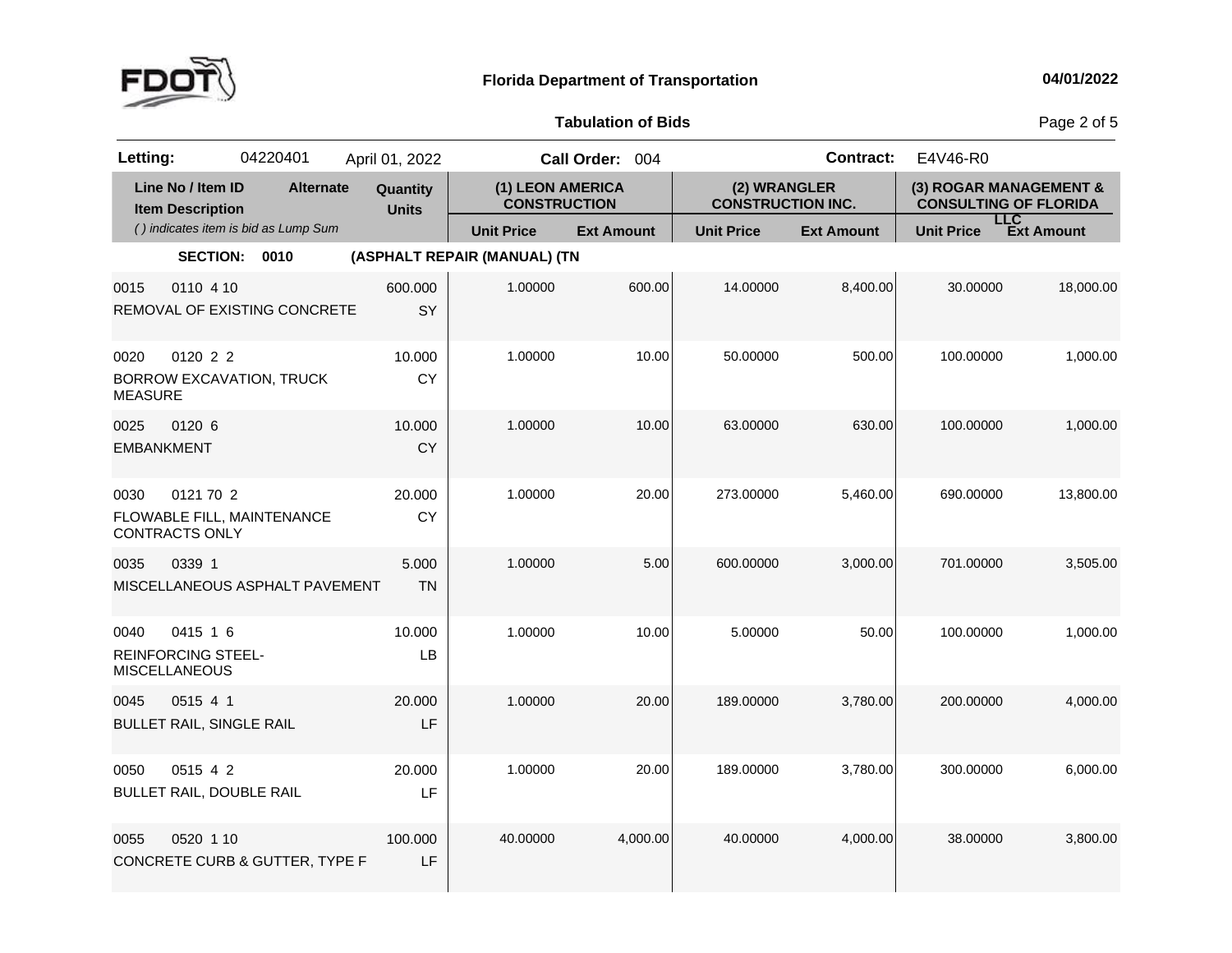

Page 3 of 5

| Letting:                    |                                                               | 04220401                                                 | April 01, 2022           |                                         | Call Order: 004   |                                          | <b>Contract:</b>  | E4V46-R0                     |                                 |
|-----------------------------|---------------------------------------------------------------|----------------------------------------------------------|--------------------------|-----------------------------------------|-------------------|------------------------------------------|-------------------|------------------------------|---------------------------------|
|                             | Line No / Item ID<br><b>Item Description</b>                  | <b>Alternate</b>                                         | Quantity<br><b>Units</b> | (1) LEON AMERICA<br><b>CONSTRUCTION</b> |                   | (2) WRANGLER<br><b>CONSTRUCTION INC.</b> |                   | <b>CONSULTING OF FLORIDA</b> | (3) ROGAR MANAGEMENT &          |
|                             |                                                               | () indicates item is bid as Lump Sum                     |                          | <b>Unit Price</b>                       | <b>Ext Amount</b> | <b>Unit Price</b>                        | <b>Ext Amount</b> | <b>Unit Price</b>            | <b>LLC</b><br><b>Ext Amount</b> |
|                             | <b>SECTION:</b>                                               | 0010                                                     |                          | (ASPHALT REPAIR (MANUAL) (TN            |                   |                                          |                   |                              |                                 |
| 0060                        | 0520 2 4<br>CONCRETE CURB, TYPE D                             |                                                          | 100.000<br>LF            | 1.00000                                 | 100.00            | 37.00000                                 | 3,700.00          | 38.00000                     | 3,800.00                        |
| 0065                        | 0522 1<br><b>CONCRETE SIDEWALK AND</b><br>DRIVEWAYS, 4" THICK |                                                          | 500.000<br>SY            | 45.00000                                | 22,500.00         | 59.00000                                 | 29,500.00         | 71.60000                     | 35,800.00                       |
| 0070                        | 0522 2<br><b>CONCRETE SIDEWALK AND</b><br>DRIVEWAYS, 6" THICK |                                                          | 1,000.000<br>SY          | 49.00000                                | 49,000.00         | 75.00000                                 | 75,000.00         | 72.60000                     | 72,600.00                       |
| 0075                        | 0527 2<br>DETECTABLE WARNINGS                                 |                                                          | 10.000<br><b>SF</b>      | 100.00000                               | 1,000.00          | 45.00000                                 | 450.00            | 49.00000                     | 490.00                          |
| 0080                        | 0649 40 4<br>ON EXISTING POLE                                 | STEEL MAST ARM ASSEMBLY-<br>REPLACE STRUCTURAL GROUT PAD | 5.000<br>EA              | 1,000.00000                             | 5,000.00          | 940.00000                                | 4,700.00          | 700.00000                    | 3,500.00                        |
| 0085<br><b>MOBILIZATION</b> | E101 1 1                                                      |                                                          | 12.000<br>LO             | 1,900.00000                             | 22,800.00         | 1,800.00000                              | 21,600.00         | 1,660.00000                  | 19,920.00                       |
| 0090                        | E521 1                                                        | CONCRETE BARRIER WALL REPAIR                             | 4.000<br><b>CY</b>       | 20.00000                                | 80.00             | 940.00000                                | 3,760.00          | 2,500.00000                  | 10,000.00                       |
| 0095                        | E575 1 4<br>SODDING, ST AUGUSTINE                             |                                                          | 100.000<br>SY            | 10.00000                                | 1,000.00          | 7.50000                                  | 750.00            | 10.00000                     | 1,000.00                        |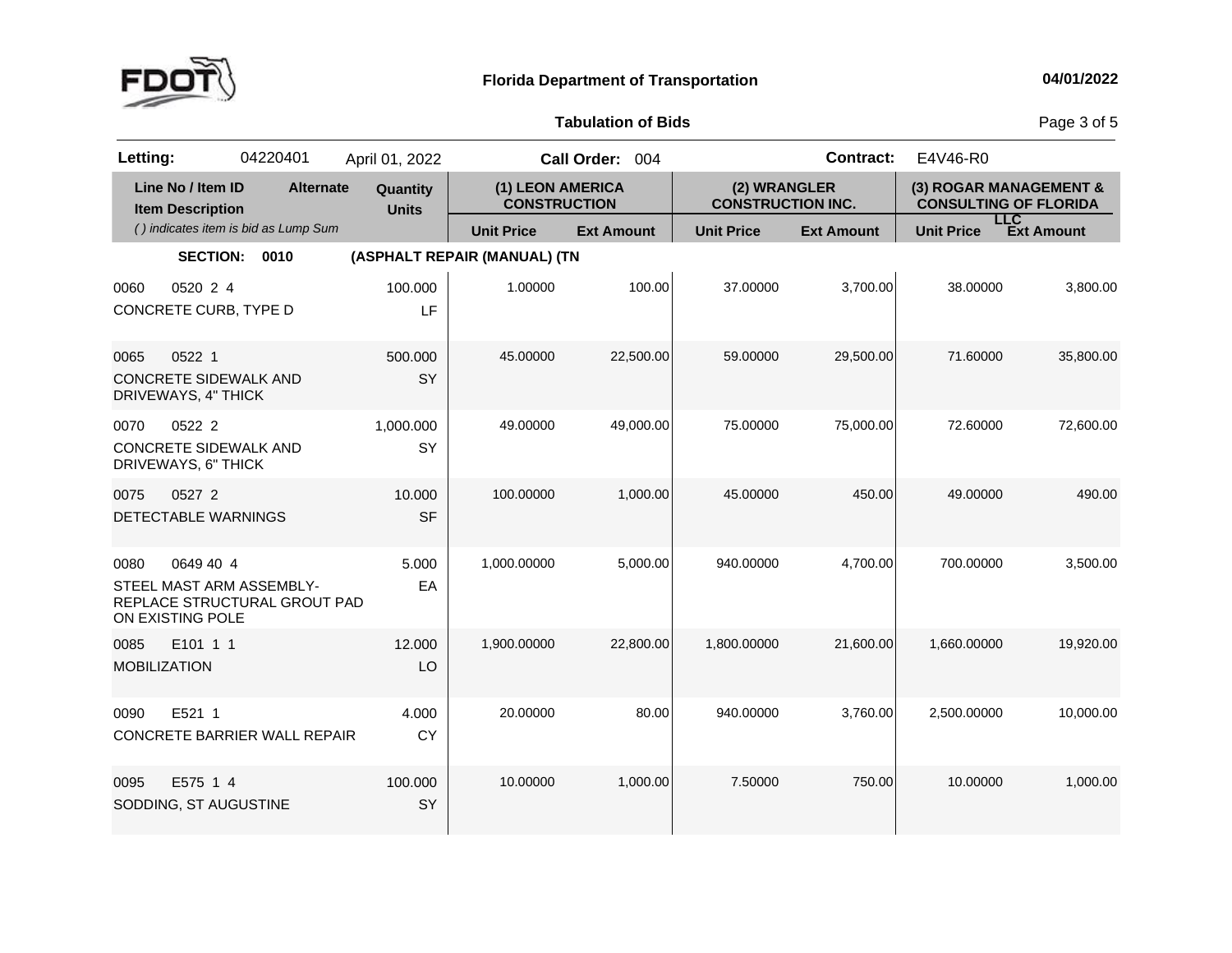

Page 4 of 5

| Letting: |                                              | 04220401         | April 01, 2022                      |                                         | <b>Call Order:</b><br>004 |                                          | Contract:         | E4V46-R0          |                                                        |
|----------|----------------------------------------------|------------------|-------------------------------------|-----------------------------------------|---------------------------|------------------------------------------|-------------------|-------------------|--------------------------------------------------------|
|          | Line No / Item ID<br><b>Item Description</b> | <b>Alternate</b> | Quantity<br><b>Units</b>            | (1) LEON AMERICA<br><b>CONSTRUCTION</b> |                           | (2) WRANGLER<br><b>CONSTRUCTION INC.</b> |                   |                   | (3) ROGAR MANAGEMENT &<br><b>CONSULTING OF FLORIDA</b> |
|          | () indicates item is bid as Lump Sum         |                  |                                     | <b>Unit Price</b>                       | <b>Ext Amount</b>         | <b>Unit Price</b>                        | <b>Ext Amount</b> | <b>Unit Price</b> | <b>LLC</b><br><b>Ext Amount</b>                        |
|          | <b>SECTION:</b>                              | 0010             |                                     | (ASPHALT REPAIR (MANUAL) (TN            |                           |                                          |                   |                   |                                                        |
| 0100     | E575 1 8                                     |                  | 300,000                             | 10.00000                                | 3,000.00                  | 7.00000                                  | 2.100.00          | 10.00000          | 3.000.00                                               |
|          | SODDING, BAHIA                               |                  | SY                                  |                                         |                           |                                          |                   |                   |                                                        |
|          |                                              | (MANUAL) (TN)    | 0010 ASPHALT REPAIR Section Totals: |                                         | \$109,177.00              |                                          | \$191.360.00      |                   | \$222,215.00                                           |

|  | <b>Contract Grand Totals:</b> | \$109,277.00 | \$198,860,00 | 228.875.00 |
|--|-------------------------------|--------------|--------------|------------|
|--|-------------------------------|--------------|--------------|------------|